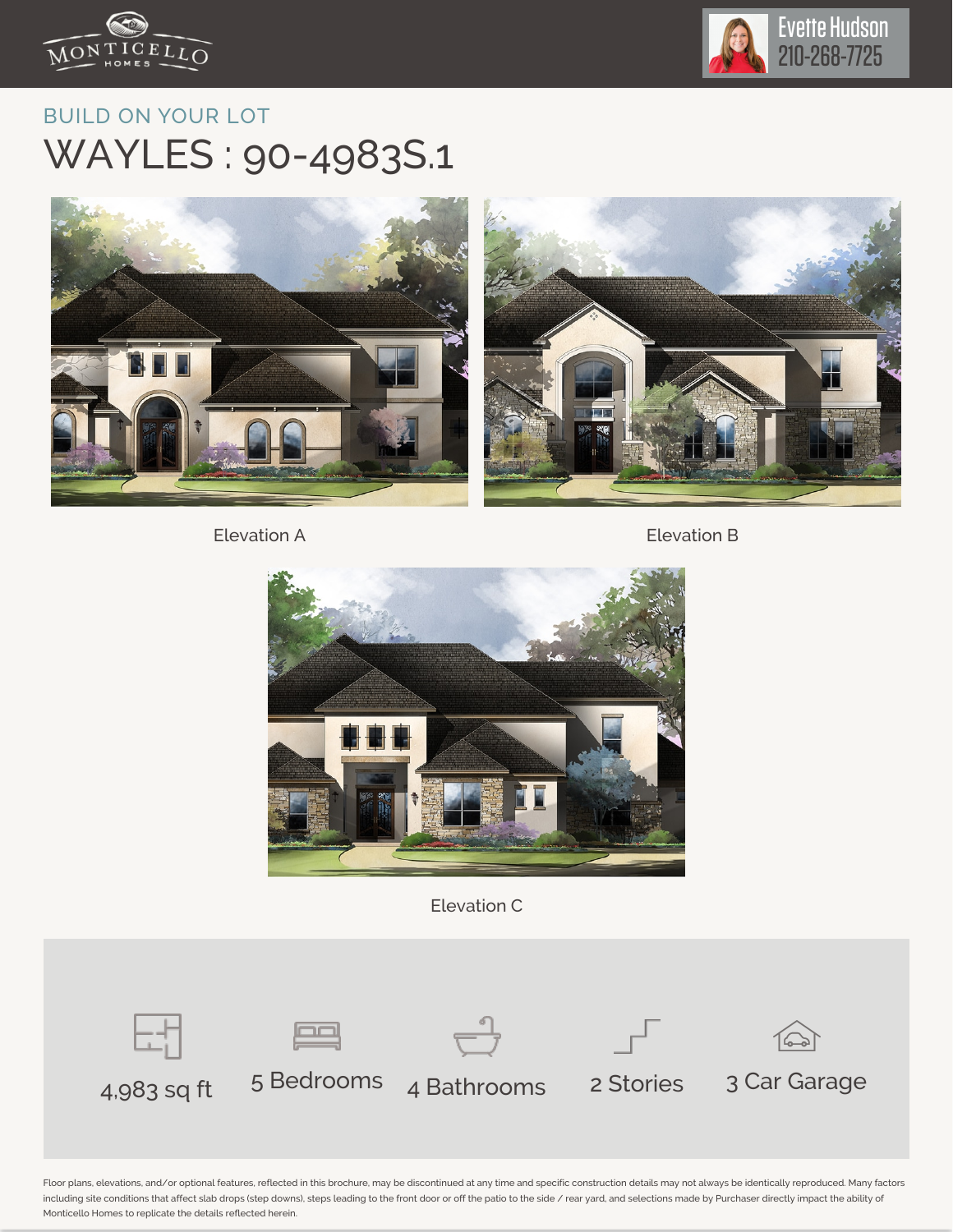



## BUILD ON YOUR LOT WAYLES : 90-4983S.1

**FIRST FLOOR**



Floor plans, elevations, and/or optional features, reflected in this brochure, may be discontinued at any time and specific construction details may not always be identically reproduced. Many factors including site conditions that affect slab drops (step downs), steps leading to the front door or off the patio to the side / rear yard, and selections made by Purchaser directly impact the ability of Monticello Homes to replicate the details reflected herein.